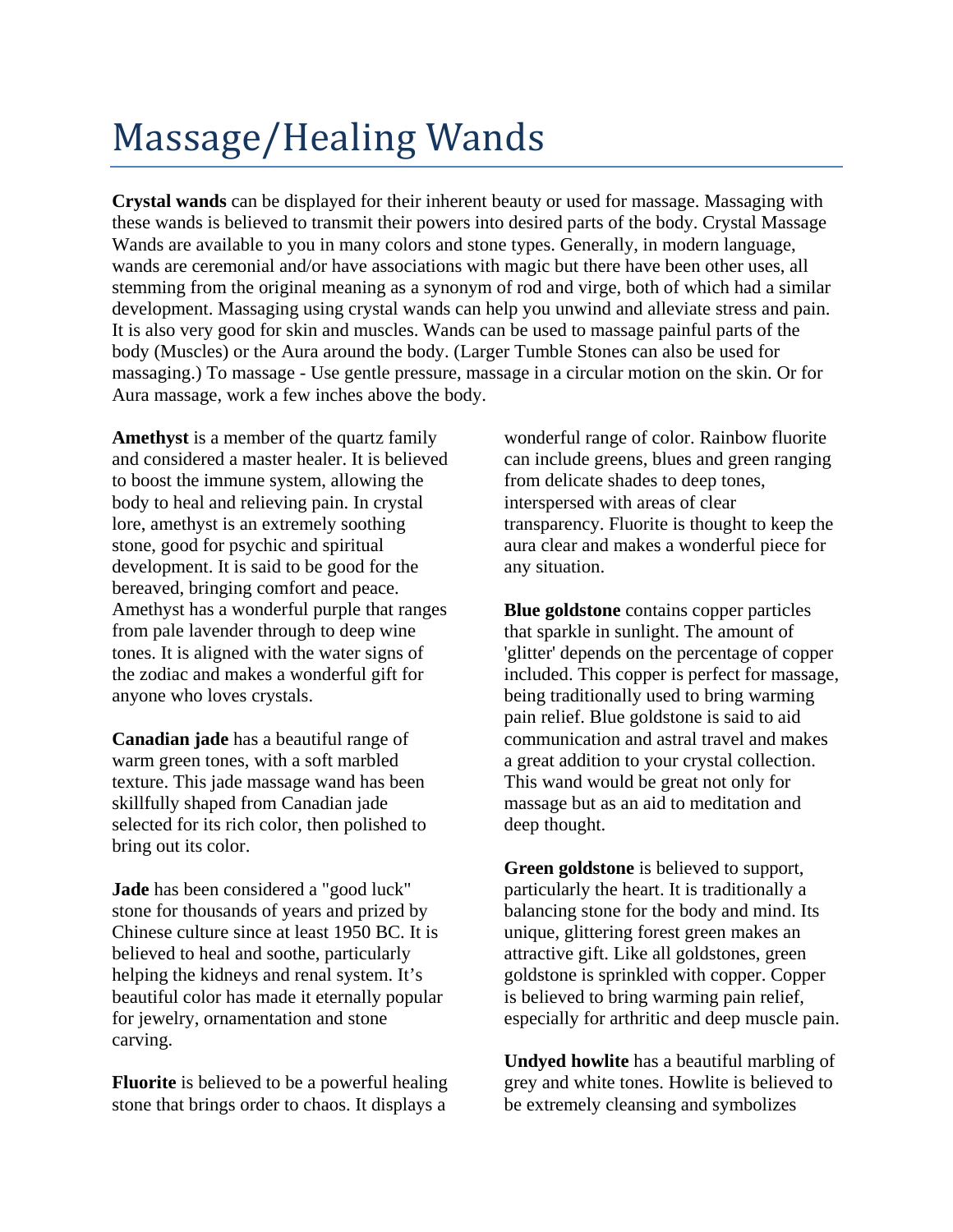purity. It is said to clear the mind, allowing new ideas to surface and develop. Using a howlite wand may help to cleanse the aura and purify the aura.

In traditional crystal lore, **Green Moss Agate** is balancing, calming and detoxifying. It is said to be a powerful healing and pain relieving stone. Unleash these attributes by massaging areas affected by pain, stress or energy blockage. This agate is aligned with the zodiac sign Gemini and the heart chakra, Anahata. This is a seat of healing and love. Moss Agate is known for its warm green color.

**New jade** has a light refreshing color that encompasses spring greens and buttery tones. This cleansing palette is echoed in its purported detoxifying power. It is said to be a very gentle purifier that alleviates pain. It is also believed to heal illness brought through from a past life.

**Snowflake obsidian** is perfectly suited to maximize the benefits massage. It is believed to be good for the skin and veins, particularly for improving the circulation. Applying snowflake obsidian directly to the skin, massage wands are a relaxing way to access these qualities. All obsidians have a deep glossy black, but snowflake obsidian has a delicate pattern of grey feldspar that resembles snowflakes or flowers.

**Rhodonite** is said to encourage mutual understanding. It is believed to strengthen relationships and bring constructive solutions to conflict. Rhodonite has a wonderful range of pink and red tones that lift the spirit.

**Sodalite** is said to be good for communication and balances intellect with intuition. It is believed to enhance meditation. Massaging with crystals is

believed to impart their properties, as well as bring the deep relaxation of all massage. Sodalite is believed to clear electromagnetic pollution, which would make massage especially relaxing for those working with computers. Sodalite is also said to help us to accept who we are and to remain true to ourselves.

**Unikite** contains pink feldspar, green epidote and quartz. This gives a beautiful color range, encompassing rose pink, apple green and hints of gold. As a crystal unikite is said to be cleansing, balancing and detoxifying. It associated with fertility and is believed to support a healthy pregnancy.

**Green aventurine** is believed to enhance self esteem, creating a sense of harmony and balance. Aventurine displays a soft aqua green that echoes its attributes.

**Calcite** is said to be good for speeding up development on both a physical and spiritual level. A massage wand is a simple way to bring calcite into contact with the body, transmitting this power directly. Like many other polished crystals, calcite has a wonderfully smooth texture that makes it soothing on the skin and easy to manipulate. Calcite has a delicate milky translucence that lifts any space.

**Carnelian** has a beautiful range of orange and red tones that echo its character. Carnelian is said to be fiery and passionate for a warming deep massage. It is believed to bestow courage, lift the emotions, and be good for the libido. Carnelian has historically been used as a stone of protection and it is grounding, especially in the here and now, and has historically been used as a stone of protection.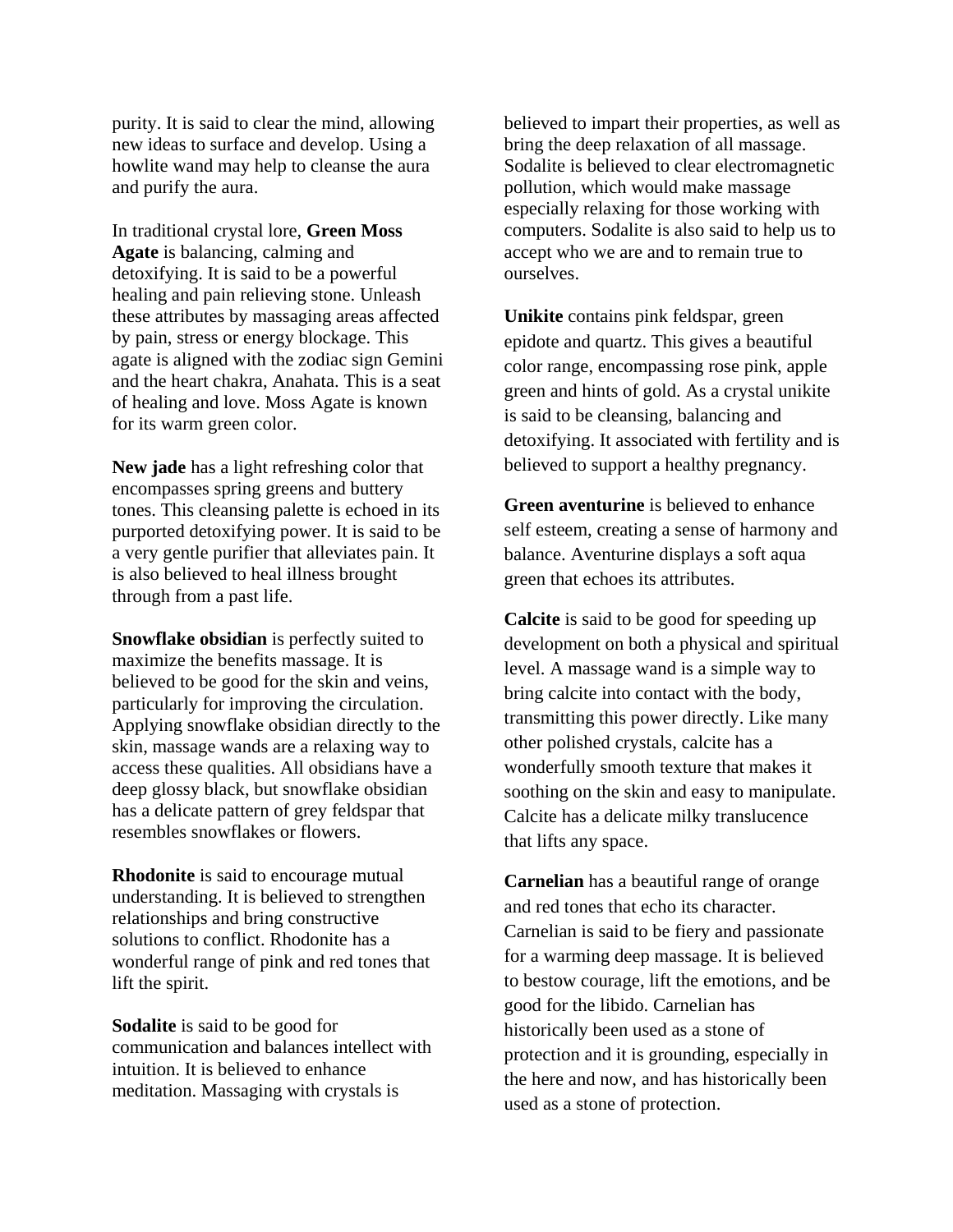**Quartz** is said to have a cleansing healing energy for the mind and body. It is traditionally used to enhance and transmit energy, perfect for a meditative crystal healing massage. Between a healer and client, this wand is believed to form a direct energy channel.

**Goldstone** is associated with wealth and plentiful blessings.

**Hematite** is said to encourage the ability to survive. It has been used to protect, said to strengthen the will for an energizing massage. Hematite has a highly reflective shine and acts to ward off negative energies by grounding them.

**Picasso jasper** is considered detoxifying. This cleansing is said to extend to psychic vision and reveal the root cause of an illness. It is believed to support a healthy pregnancy and is often recommended for expectant women. Crystal lore holds that direct skin contact enhances the power of a crystal. This is a great gift for mothers-to-be or those looking to simply detoxify their life.

**Red jasper** is believed to give a gently dynamic energy. Its passionate nature is said to enhance the libido and reawaken the body. Occasionally it contains veins of hematite which grounds it further. Red jasper is also believed to bring problems to light before they get out of hand and help in dream recall.

**Mookaite** is believed to stabilize health and strengthen the immune system. Aboriginal culture has long used it as a healing stone, making for a restorative massage. Mookaite is also said to simultaneously bring inner

calm and a thirst for adventure, balancing external excitement with our mental processes. This character makes it perfect for a deeply healing massage wand. Mookaite displays a wonderful depth of golden color and makes a wonderful addition to your life.

**Obsidian** is believed to protect, grounding our higher selves. It is said to disperse unhealthy energy and can help to banish fear and break behavior patterns. The mirror surface of obsidian means that it is often used for introspective work, allowing us to accept our true nature. It has historically been used for scrying and divination.

**Rose quartz** is associated with romantic love and is said to attract care and affection to those who use it. It is believed to promote self-acceptance and understanding. Rose quartz is purportedly supportive to the recently bereaved or broken hearted.

**Tiger Eye** promotes creativity, ambition and dynamic energy, can be used to combat depression. Helps to align the Yin and Yang.

**Labradorite** also known as Dragon's Eye, Elevates consciousness and connection with the universe.

**Lepidolite** a stone of transition and change assists reconstruction of old patterns allowing for a smooth transition during the change, alleviates stress and depression, used in Reiki to promote the transfer of energy to the area of need.

**Smokey Quartz** if used properly, it destroys negative energy, increases creativity. Good for people with radiation related illnesses and those on chemotherapy. Known as a Good Luck talisman, said to protect those